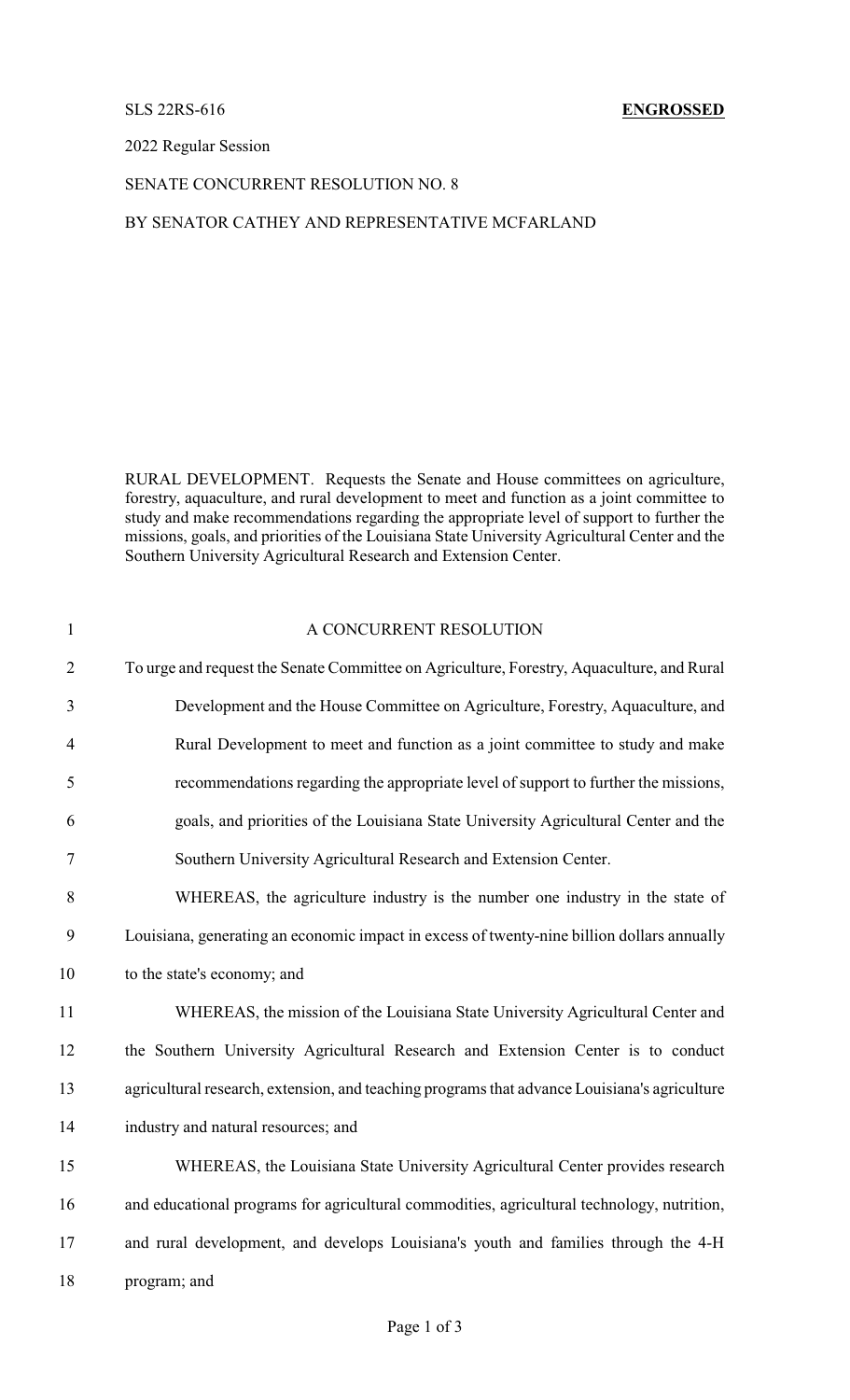## $\overline{\text{SCR NO } 8}$ SLS 22RS-616 **ENGROSSED**

 WHEREAS, goals of the Louisiana State University Agricultural Center include increasing faculty development and competitiveness in obtaining external funding, expanding efforts with commodity groups to meet clientele needs, enhancing partnerships with private industry to develop early stage technology, expanding the multi-parish agent model to meet needs, establishing a medicinal plants research and education initiative, increasing public awareness on the youth development opportunities offered by Louisiana 4-H, increasing teaching, research, and outreach in digital agricultural technologies, and increasing community health and nutrition programs; and

 WHEREAS, the Southern University Agricultural Research and Extension Center conducts agricultural related training for producers to meet their business management needs, provides a robust cooperative extension network for small, disadvantaged, beginning, veteran, women, and underserved farmers and stakeholders, provides opportunities for youth to develop leadership skills through the annual livestock show, hosts multiple educational opportunities including the annual Louisiana Small Farmer Conference, and conducts certification and training programs to enhance the capacity of Louisiana's small farms and businesses; and

 WHEREAS, goals of the Southern University Agricultural Research and Extension Center include increasing resources to meet agricultural land-grant mandates, developing new partnerships and strengthening existing collaborations with private industry to increase opportunities for growth, enhancing research capabilities in the hemp and medical marijuana programs, andmaking facilityimprovements to better serve students and statewide extension programs; and

 WHEREAS, it should be a priority of the Legislature of Louisiana to understand the current programs and resources of the two AgCenters and address any needs, issues, or obstacles to growth that the institutions might face.

 THEREFORE, BE IT RESOLVED that the Legislature of Louisiana does hereby urge and request the Senate Committee on Agriculture, Forestry, Aquaculture, and Rural Development and the House Committee on Agriculture, Forestry, Aquaculture, and Rural Development to meet and function as a joint committee to study and make recommendations regarding the appropriate level of support to further the missions, goals, and priorities of the